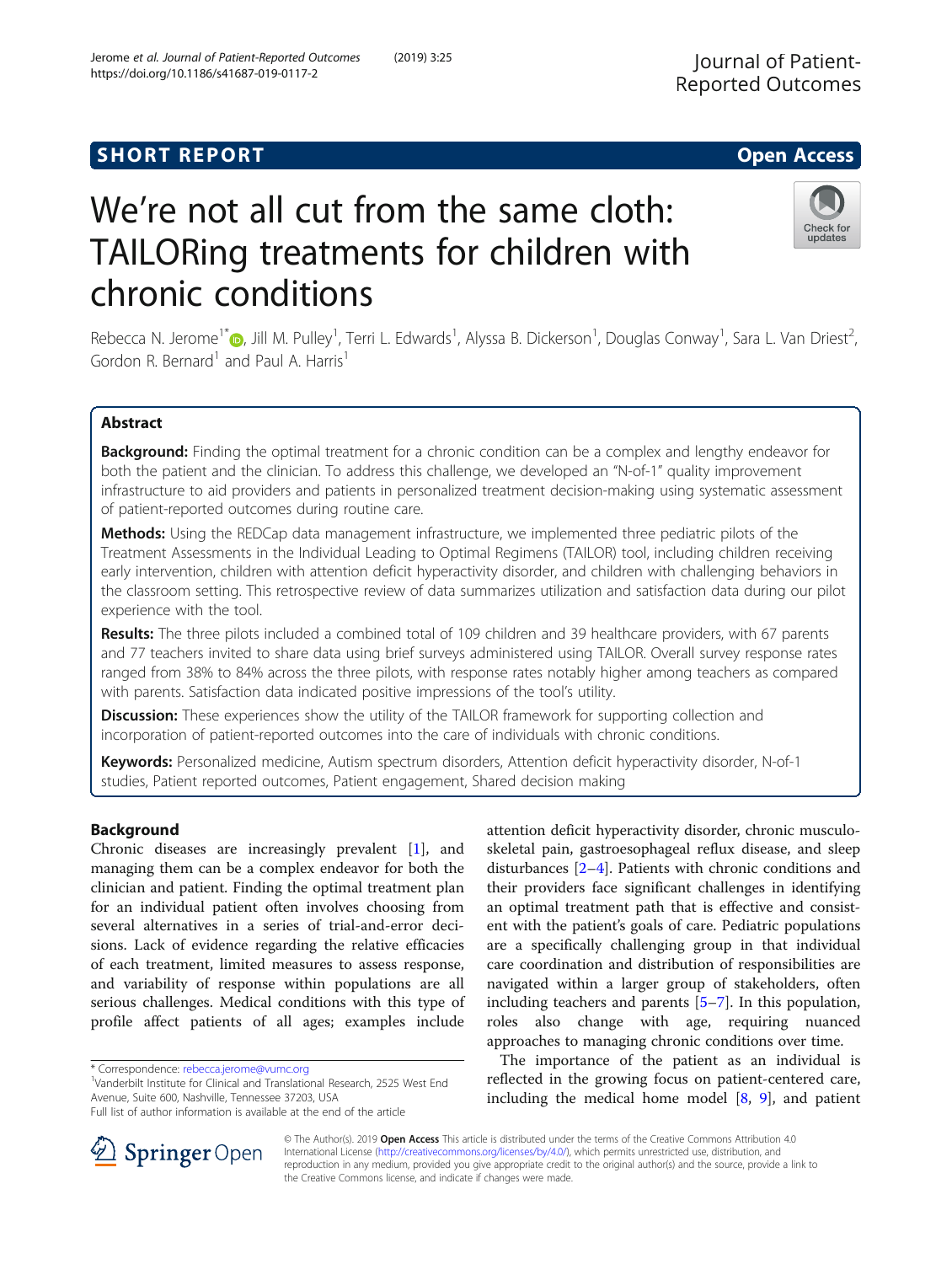<span id="page-1-0"></span>engagement as an essential dimension of improving healthcare delivery  $[10-12]$  $[10-12]$  $[10-12]$  $[10-12]$  $[10-12]$ . This approach can be further strengthened by the incorporation of patient-reported outcomes and goal setting into clinical care as a way to better align treatments with the goals of care that patients identify as most important [[13](#page-6-0)–[17](#page-7-0)].

These emerging trends provided the impetus for us to develop a novel treatment strategy that focuses on the individual. Currently, most electronic health record (EHR) systems do not offer functionality for systematic, patient-driven and patient-provided outcome assessments. The EHR tools that are available for capturing patient-reported outcomes are difficult to implement, rigid in terms of functionality, and limited in terms of physicians' ability to review data from outside the EHR. Thus, these tools are challenging to incorporate into routine care for decision-making and course correction [[8,](#page-6-0) [18](#page-7-0)]. In an attempt to create a solution that goes beyond these limited EHR tools, we developed a quality improvement (QI) infrastructure to support "N-of-1" treatment decision-making using patient-reported outcomes – the Vanderbilt TAILOR tool (Treatment Assessments in the Individual Leading to Optimal

Regimens). The goal of our TAILOR program is to aid providers and patients in making personalized decisions by enabling systematic, detailed, and synchronous assessment of patient-reported outcomes during routine care. This report describes our retrospective review of pilot data from application of this novel patient-centered infrastructure in three pediatric-focused implementations.

## **Methods**

## TAILOR tool overview

The TAILOR tool infrastructure was developed within REDCap, a web-based software environment providing secure and customizable data collection [\[19](#page-7-0)]. While each TAILOR project varies somewhat based on the needs of each clinical environment, our implementations of this tool share several key features within the tool. Each TAILOR use begins with an initial set-up discussion between a team consisting of the patient (or patient's family) and provider to select appropriate treatments to evaluate as well as patient-centered outcomes to measure. This discussion is facilitated by an intake form within TAILOR (see Fig. 1 for an example). The team also decides on frequency and timing for outcomes data

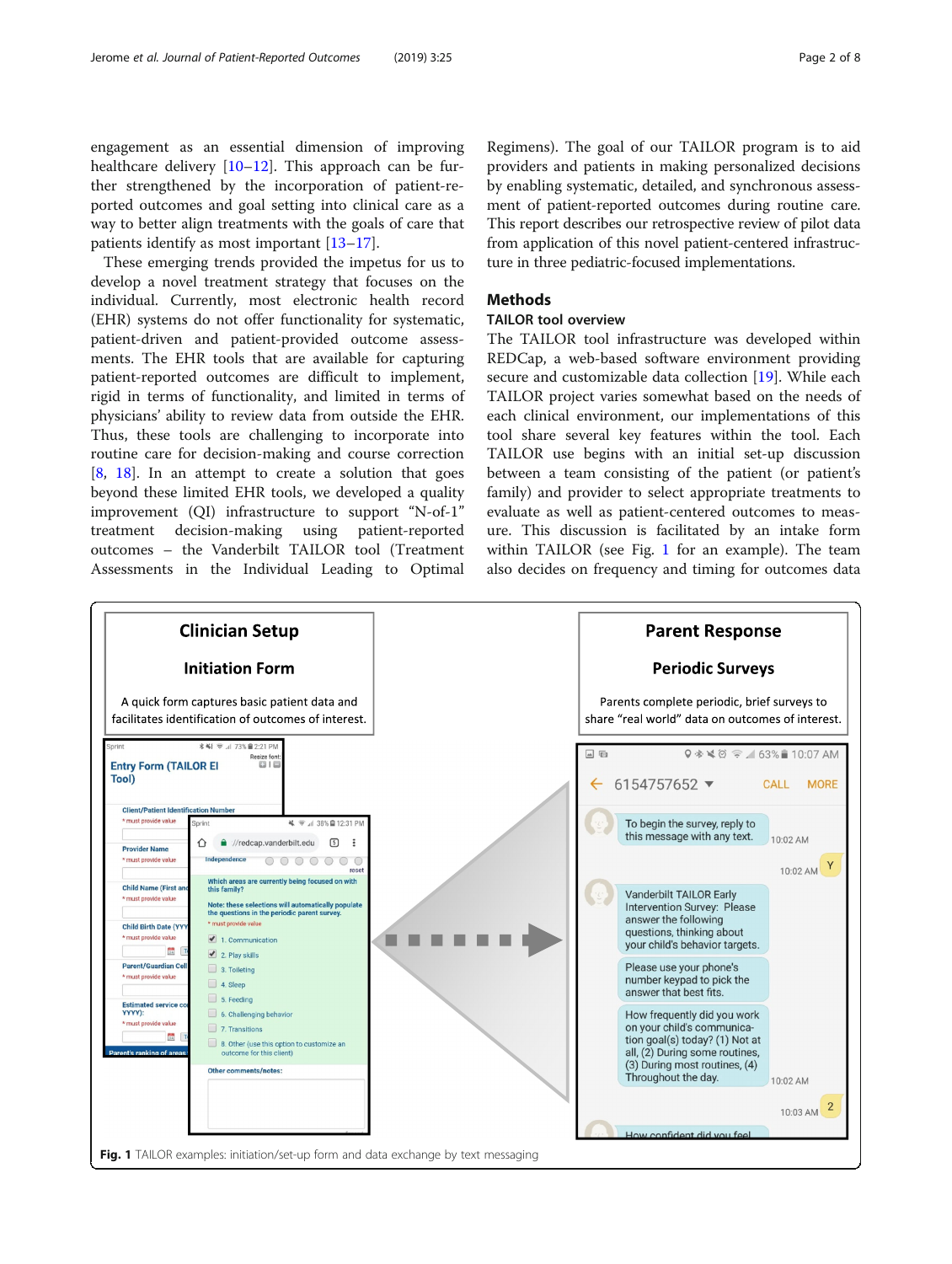collection to optimize convenience to the patient. TAILOR allows customization of these data flows by providing several different data exchange methods. Patients may share data using a mailed link to a secure web survey, by telephone, or by responding to questions via text messaging using REDCap's integration of Twilio, a third-party text messaging service. After this set-up discussion, the treatment evaluation period begins, with periodic collection of patient-reported outcomes through the approach selected by the patient as most convenient (e.g. text messaging; see Fig. [1](#page-1-0) for an example). Once the data collection period concludes, patient and provider are able to review outcome data (see Fig. 2 for an example report) to identify the best approach for care moving forward.

All iterations include a project-specific portal integrated into REDCap, containing a pre-programmed menu of possible outcome measures of interest and the frequency with which they are to be collected. The portal also includes supporting documentation (e.g., instructions for patients, materials for on-boarding new providers to use of the tool) to educate and inform both providers and patients. Each of the TAILOR pilots, discussed below, accessed the tool and supporting documentation (e.g., instructions for patients) using a shortened URL that was defined by the provider team.

## Pilot implementation

We implemented pilot TAILOR projects in three pediatric outpatient settings: a clinic caring for children

with known or suspected attention deficit hyperactivity disorder (ADHD), a program administering early intervention (EI) services [\[6](#page-6-0)] to children with autism spectrum disorders or developmental delay, and a team providing support to teachers involved in the education of children with challenging behaviors (Intensive Partnership for Behavioral Intervention or IPBI). These populations were chosen due to the challenges inherent to their care management and the buy-in we were able to obtain from providers, patients, parents, and teachers. Table [1](#page-3-0) describes each population and the approach for querying outcomes in each context, in more detail. Each pilot study iteration incorporated stakeholder perspectives and improvements in the TAILOR infrastructure. In fact, an overarching goal of these pilots was infrastructure quality improvement, aimed at continually refining the methods for facilitating collection of patient-reported outcomes and integration of these data into patient/provider decision-making.

Providers in each pilot offered individuals the option to share information using the TAILOR tool as part of usual care activities. The patient's surrogate for data collection in these pilots included parents of children affected by a chronic condition (Early Intervention Pilot, ADHD Pilot) and teachers involved in the education of a child with challenging behaviors in the school setting (IPBI Pilot). In the ADHD Pilot only, teachers also had the opportunity to use the TAILOR tool, at parents' discretion, to share data with healthcare providers. The



This figure illustrates the longitudinal data shared by an example parent during use of the TAILOR tool while receiving Early Intervention services, showing variability in data over time and enabling the provider and patient to discuss needs for refining the treatment approach. The data includes periodic snapshots of three dimensions: the frequency of work on a skill area; parent confidence in working on the skill; and child's success in the skill area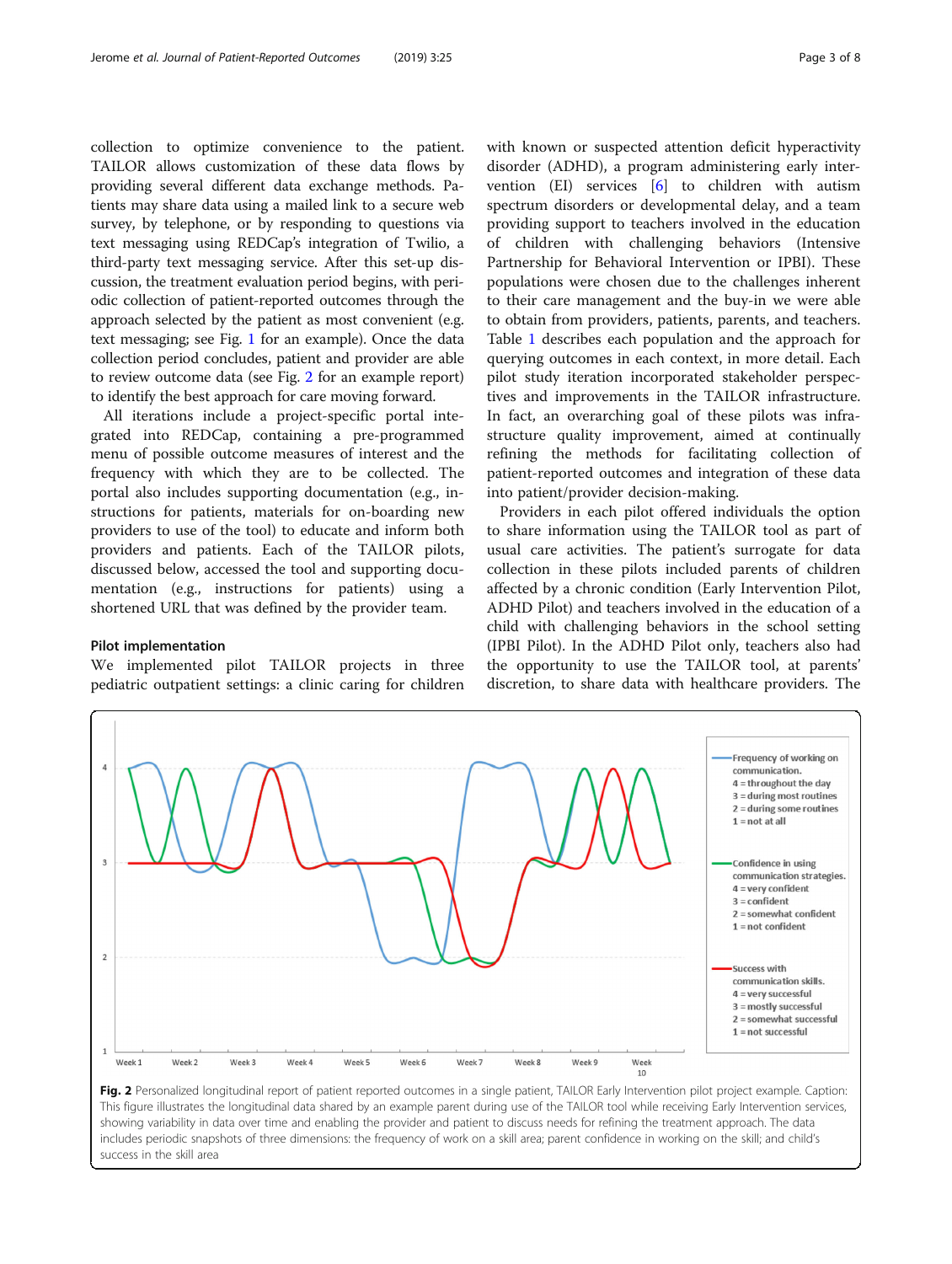<span id="page-3-0"></span>

|  | Table 1 Overview of TAILOR pilot projects |  |  |  |
|--|-------------------------------------------|--|--|--|
|--|-------------------------------------------|--|--|--|

| Pilot population                                                                                                                                                           | Project description                                                                                                                                                                                                                                                                                                                                                                                                                                                                                                                                                                                    | Target population(s) Usual<br>frequency duration of<br>individual data collection | Launch date    |
|----------------------------------------------------------------------------------------------------------------------------------------------------------------------------|--------------------------------------------------------------------------------------------------------------------------------------------------------------------------------------------------------------------------------------------------------------------------------------------------------------------------------------------------------------------------------------------------------------------------------------------------------------------------------------------------------------------------------------------------------------------------------------------------------|-----------------------------------------------------------------------------------|----------------|
| Children with attention deficit<br>hyperactivity disorder (ADHD)<br>treated in an outpatient clinic)                                                                       | The Vanderbilt ADHD TAILOR tool allowed<br>Vanderbilt healthcare providers to send the<br>Vanderbilt ADHD Diagnostic and/or Follow-up<br>Rating Scale [26] questions to parents<br>electronically. TAILOR also queried the child's<br>teacher with parent consent. The provider<br>received survey results by secure email before<br>the child's next planned clinic visit.<br>The ADHD pilot included one attending<br>physician's resident clinic.                                                                                                                                                   | Parent/guardian; teacher<br>Weekly for 1-4 weeks                                  | January 2016   |
| Children with autism spectrum<br>disorder or other developmental<br>delays receiving services from<br>the Early Intervention team                                          | The Vanderbilt TAILOR Early Intervention (EI)<br>tool allowed Treatment and Research Institute<br>for Autism Spectrum Disorders (TRIAD)<br>behavioral consultants to send brief text<br>message surveys to a child's parent to collect<br>outcomes. Questions were developed based on<br>previously employed TRIAD program<br>assessments, and queried the frequency of work<br>on a skill area on a given day, parent's<br>confidence in working on the skill, and the<br>child's success with a given skill. The consultant<br>was able to view the latest survey results before<br>each home visit. | Parent/guardian<br>Twice/week for 3-6 weeks                                       | April 2016     |
| Adolescents with autism<br>spectrum disorder and<br>challenging behaviors receiving<br>services from the Intensive<br>Partnership for Behavior<br>Intervention (IPBI) team | The TAII OR IPBI tool enabled behavioral<br>consultants to collect information about student<br>behavior and engagement from educators, with<br>questions designed using existing in-house IPBI<br>assessments.<br>Our IPBI TAILOR implementation encompassed<br>two separate academic years, 2016-2017 and<br>2017-2018.                                                                                                                                                                                                                                                                              | Teacher <sup>a</sup><br>Twice/week for 1-2 academic<br>semesters                  | September 2016 |

Note: <sup>a</sup> a range of 1-4 teachers per child shared data using the IPBI tool

frequency and length of surveys were customized within each project: parents in the ADHD project received 1–5 surveys and teachers received 1–2 surveys, over a period of 1–4 weeks; in EI, parents received surveys twice weekly for the duration of EI services, typically ranging from 3 to 6 weeks; and in the IPBI project, teachers received surveys twice weekly for the duration of their participation in the program, usually 1–2 semesters of the academic year. Questions for collection of patient-reported outcomes were drawn from validated scales in one pilot (ADHD) and from previously developed in-house assessments in two pilots (EI, IPBI).

In addition to the data on patient-reported outcomes, we also collected client and provider satisfaction data in all TAILOR pilot projects using REDCap; satisfaction surveys were typically sent 1–2 weeks after completion of the pilot implementation to providers and to parents/ teachers who had used TAILOR at least once to share data. We summarized utilization and satisfaction data from the TAILOR pilots using descriptive statistics (e.g., counts, percentages).

This project was reviewed and approved by our Institutional Review Board under 45.CFR 46.102 (d) as a non-research, quality improvement project. Patients were consented as part of their clinical care outside of research activities.

#### Data analysis

The analysis incorporates available data from each pilot's inception through June 2018. For each of the pilots, we extracted utilization data from REDCap, including number of participants and providers, patient outcomes of interest (EI and ADHD pilots), satisfaction data, and survey response rates. Further, as the IPBI pilot included two separate academic years, we reported utilization data for both 2016–2017 and 2017–2018.

## Results

The three pilots included a combined total of 109 children and 39 healthcare providers, with 67 parents and 77 teachers invited to share data using the TAILOR infrastructure (Table [2\)](#page-4-0). In the ADHD project, the majority of parents elected to include a teacher in the data collection process, with 22 teachers receiving a diagnostic and/or treatment follow-up assessment via the TAILOR tool. In the two pilots providing the option for data collection by text messaging, this mode of data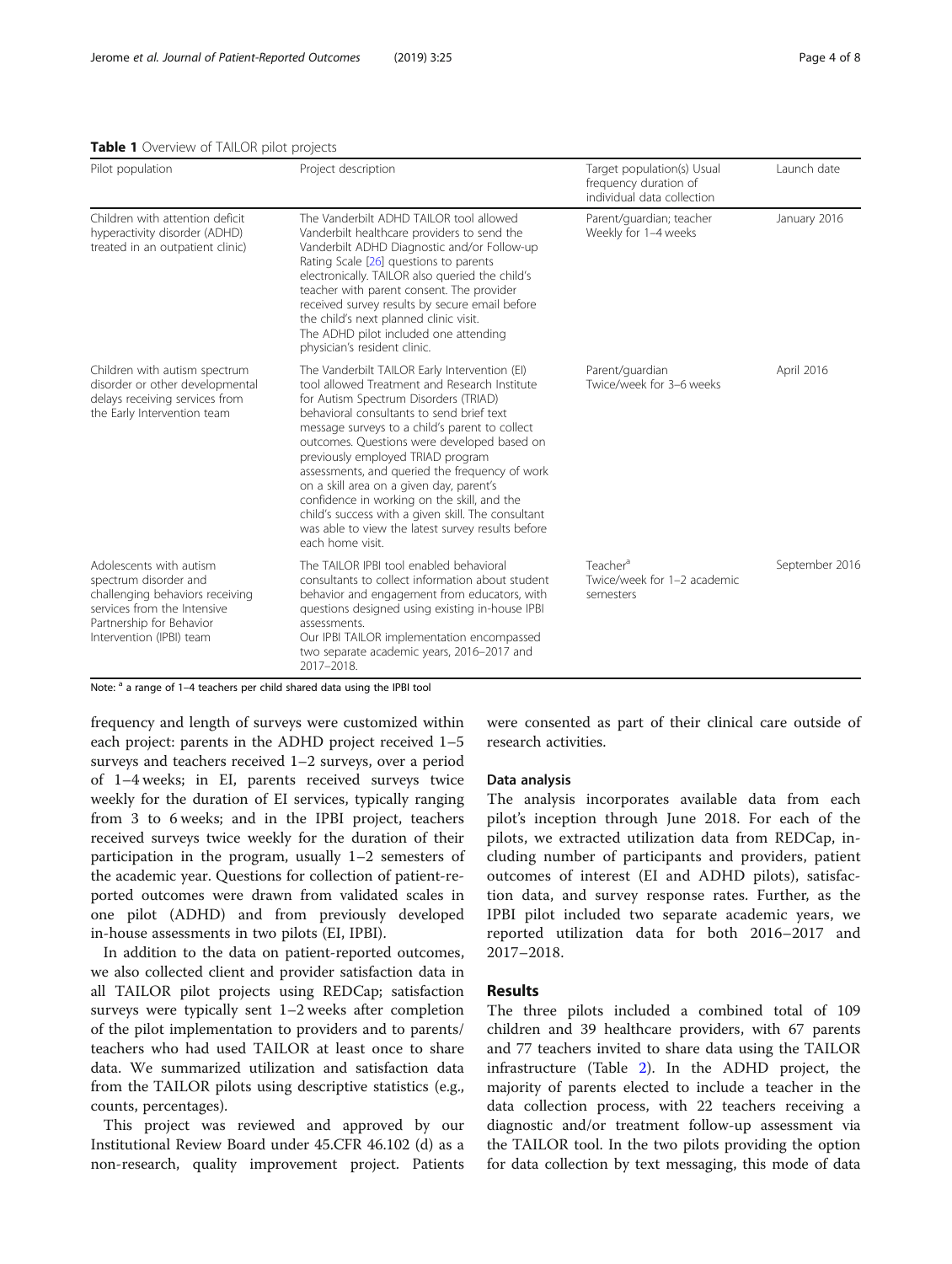| Pilot area     | Children (n) <sup>a</sup> | Parents (n) | Teachers (n) | Providers (n) | Participants preferring<br>to complete surveys by<br>email link (%) | Participants preferring to<br>complete surveys by text<br>messaging (%) | Response rate,<br>completed surveys/<br>surveys sent (%) |
|----------------|---------------------------|-------------|--------------|---------------|---------------------------------------------------------------------|-------------------------------------------------------------------------|----------------------------------------------------------|
| ADHD           | 23 <sup>b</sup>           | 23          | 22           | 18            | 100%                                                                | NA <sup>c</sup>                                                         | Parents: 30/79 (38%)<br>Teachers: 24/29 (83%)            |
| FI             | 44                        | 44          | <b>NA</b>    | 8             | 7%                                                                  | 93%                                                                     | 209/443 (47%)                                            |
| IPBI 2016-2017 | -19                       | <b>NA</b>   | 29           | 6             | 69%                                                                 | 31%                                                                     | 611/725 (84%)                                            |
| IPBI 2017-2018 | - 23                      | <b>NA</b>   | 26           |               | 50%                                                                 | 50%                                                                     | 932/1178 (79%)                                           |

<span id="page-4-0"></span>Table 2 TAILOR utilization characteristics

Note: <sup>a</sup> Represents the number of children with a parent (ADHD, EI) or teacher (IPBI) using TAILOR to share data with a provider

<sup>b</sup>Represents unique records; 5 parents used the tool more than once

<sup>c</sup>The ADHD TAILOR tool did not include the option to complete surveys by text messaging

collection predominated in the EI population (93%), while a relatively smaller proportion used text messaging in the IPBI cohorts (31–50%) as compared with email survey invitations.

Two of the tools (ADHD, EI) allowed for personalized selection of outcomes for periodic monitoring during treatment, while the IPBI tool collected standard outcome data for all participants. Among the 18 parents in the ADHD pilot who selected personalized outcomes for periodic monitoring, the three most-selected outcomes included classroom behavior ( $n = 13, 72\%$ ), sustaining attention to tasks/activities ( $n = 11, 61\%$ ), and completing assignments  $(n = 9, 50\%).$  The three most common parent-selected areas tracked in the EI TAILOR project were communication ( $n = 25, 57\%$ ), challenging behavior  $(n = 15, 34\%)$ , and play skills  $(n = 6, 14\%)$ .

Overall survey response rates ranged from 38% to 84% across the three pilots. Response rates among parents ranged from 38% to 47% (ADHD and EI, respectively), while response rates for teachers varied from 79% to 84% among the different pilots in which they were included (ADHD, IPBI).

A small number of tool users answered a brief TAILOR satisfaction survey, including 12 patients/surrogates and 19 providers, representing a response rate of 11% and 49%, respectively. Responses from both user groups indicated widespread satisfaction measured across all domains, with most respondents agreeing or strongly agreeing with all statements about the tool's utility (Table [3](#page-5-0)). Notably, the improvement in providerpatient communication endorsed by both user groups (100% and 94%) was a compelling result, reinforcing our belief that a major benefit of the tool's usage would be an increase in informed collaborative decision-making.

#### **Discussion**

These three pilot studies demonstrated the TAILOR tool's utility in collecting patient-reported outcomes from the "real world" while a patient tries a course of therapy. Moreover, the TAILOR tool proved valuable for facilitating communication between parents, teachers and providers regarding each patient's symptoms and goals for treatment.

The tool also showed potential value in its method of gathering data to form a more holistic view of the patient. Not only did satisfaction data indicate the overall value of the data for helping understand the child, but the tool also proved effective in engaging the teacher, a factor significantly associated with positive outcomes in children with ADHD or autism spectrum disorders [\[20](#page-7-0)–[22\]](#page-7-0). In the ADHD project, for example, teachers were regularly included in the TAILOR process by parents and frequently completed the requested outcome surveys, interestingly at a rate higher than the parents themselves. The providers in the ADHD pilot further noted anecdotally that the number of TAILOR-generated forms they received from teachers was much higher as compared to what they generally receive using a traditional process (e.g., giving the parent a form to have the teacher complete and return to the parent, or faxing the form to the child's school). These findings again suggest the tool's utility as a complement to usual practices. Teachers using the TAILOR tool for IPBI were similarly engaged in the data collection process with respect to children receiving intervention and support from IPBI consultants. In this case, teachers shared periodic written snapshots of classroom experiences that provided consultants with opportunities to further support the children and their teachers. Thus, our pilot experiences suggest that the TAILOR tool may be a useful strategy for adding dimensionality to patient data by facilitating information collection that reflects more than one setting and stakeholder perspective for a child.

Variability in user messaging preferences suggests that customization of the data flow experience may be an important part of future iterations. In the EI pilot, for example, parents almost exclusively preferred text messages, while teacher preferences in the IPBI pilots were distributed more evenly between email (often at their work address) or text messaging (to their personal cell phone). Future work will help us learn more about which areas of customization are most needed to ensure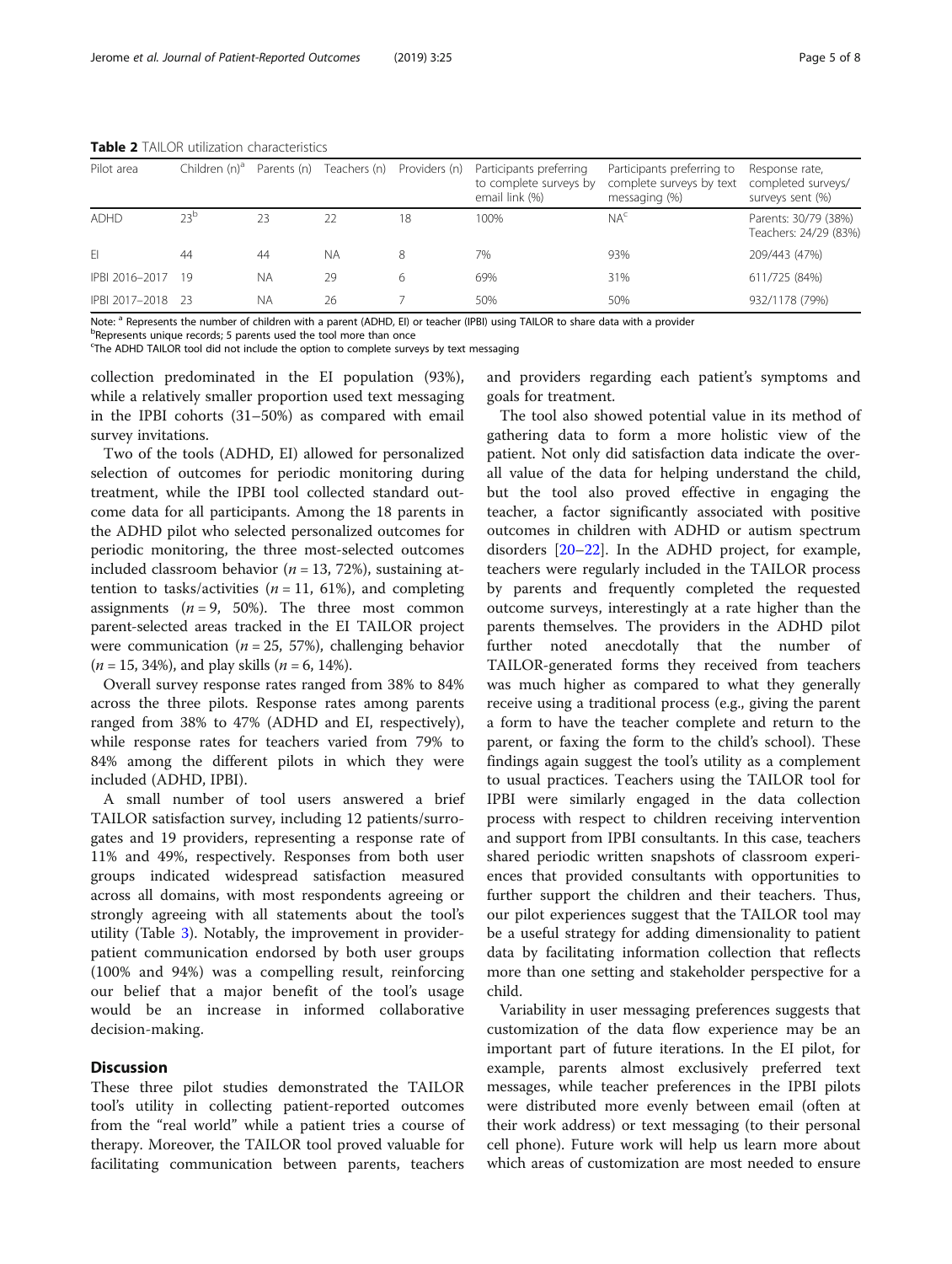## <span id="page-5-0"></span>Table 3 Patient/surrogate and provider assessment of satisfaction with the TAILOR tool

| Aggregate satisfaction domains across pilots                                                                               | Total responses, n | Agree or strongly<br>agree rating, n (%) |
|----------------------------------------------------------------------------------------------------------------------------|--------------------|------------------------------------------|
| Patient/surrogate (parent, teacher)                                                                                        |                    |                                          |
| Data improved communication with provider                                                                                  | 12                 | 12 (100)                                 |
| TAILOR was a convenient way to share information with provider                                                             | 12                 | 11(91.7)                                 |
| Helped understand outcomes of interest                                                                                     | 12                 | 12 (100)                                 |
| Helped provider make best plan for child/student care                                                                      | 12                 | 12 (100)                                 |
| Helped provider understand client challenges and successes of implementing intervention.                                   | 12                 | 11(91.7)                                 |
| Helped patient/surrogate understand the successes of intervention                                                          | 12                 | 11(91.7)                                 |
| Gave information that helped patient/surrogate and provider make decisions about child/student care                        | 12                 | 12 (100)                                 |
| TAILOR tool helped patient/surrogate track outcomes of interest <sup>a</sup>                                               | $\overline{7}$     | 6(85.7)                                  |
| Would recommend TAILOR tool to others <sup>a</sup>                                                                         | $\overline{7}$     | 6(85.7)                                  |
| Felt more involved in decisions about child/student care b                                                                 | $\overline{2}$     | 2(100)                                   |
| Interested in using TAILOR tool to support decision making for child/student care in the future b                          | $\overline{2}$     | 2(100)                                   |
| Providers (healthcare provider, consultant)                                                                                |                    |                                          |
| Improved communication with patient/surrogate                                                                              | 18                 | 17 (94.4)                                |
| Increased patient/surrogate engagement in decision making                                                                  | 18                 | 17 (94.4)                                |
| Helped provider understand efficacy of interventions for child/student                                                     | 18                 | 18 (100)                                 |
| Gave provider information that helped decision making and communication with patient/surrogate<br>about child/student care | 18                 | 16 (88.9)                                |
| TAILOR tool was a convenient way to collect information from patient/surrogate                                             | 18                 | 18 (100)                                 |
| Using the TAILOR tool took a reasonable amount of time                                                                     | 19                 | 19 (100)                                 |
| The periodic survey data helped provider better understand trends in child/student outcomes of interest                    | 18                 | 16 (88.9)                                |
| Would recommend TAILOR tool to others                                                                                      | 19                 | 18 (94.7)                                |
| Reviewing the survey data took a reasonable amount of time d                                                               | 15                 | 14 (93.3)                                |
| Gathered useful data from the child/student's teacher b                                                                    | 2                  | 2(100)                                   |
| Would be interested in using a tool like TAILOR in the future <sup>b</sup>                                                 | $\overline{4}$     | 3(75)                                    |
| Helped provider identify needs with patient/surrogate for future support and intervention <sup>c</sup>                     | 3                  | 2(66.7)                                  |

Key: <sup>a</sup> asked in ADHD and IPBI pilots only; <sup>b</sup> asked in ADHD pilot only; <sup>c</sup> asked in IPBI pilot only; <sup>d</sup> asked in ADHD and EI pilots only

convenience and completeness of data collection among different populations.

The limitations of this research suggest implications for future research and clinical implementation. For example, we did not collect demographic data, and thus are not able to comment on any potential variation among possible subgroups. Also, while we observed relatively high response rates to outcome surveys among teachers, response rates were notably lower among parents, indicating that user engagement could be improved. Additional work is needed to explore ways to increase this engagement. Response rates to our satisfaction survey were low, suggesting that gathering additional formative data to further optimize the TAILOR infrastructure could be of value.

## Future directions

While this report demonstrates the value of our "N-of-1" approach for use in everyday clinical practice, we believe it will prove equally beneficial in a research application. We are currently leveraging our successful pilot experiences with the TAILOR infrastructure to support development and implementation of an N-of-1 randomized controlled trial (RCT) [\[23\]](#page-7-0) to evaluate comparative effectiveness of interventions in a chronic pain clinic population, with anticipated study start in 2019. As a part of this research process, we are also developing additional methods that will facilitate generalizability of this approach to future studies, including statistical methods for analyzing data within the individual patient as well as meta-analytic approaches for analyzing data across patients within the N-of-1 RCT. A chronic pain study will likely have different implementation needs than the pediatric pilot studies we describe above; we hope that learning how to generalize this approach to a new population will further our ability to export this technique for other uses and for use by any interested investigator. Thus, after adapting and refining TAILOR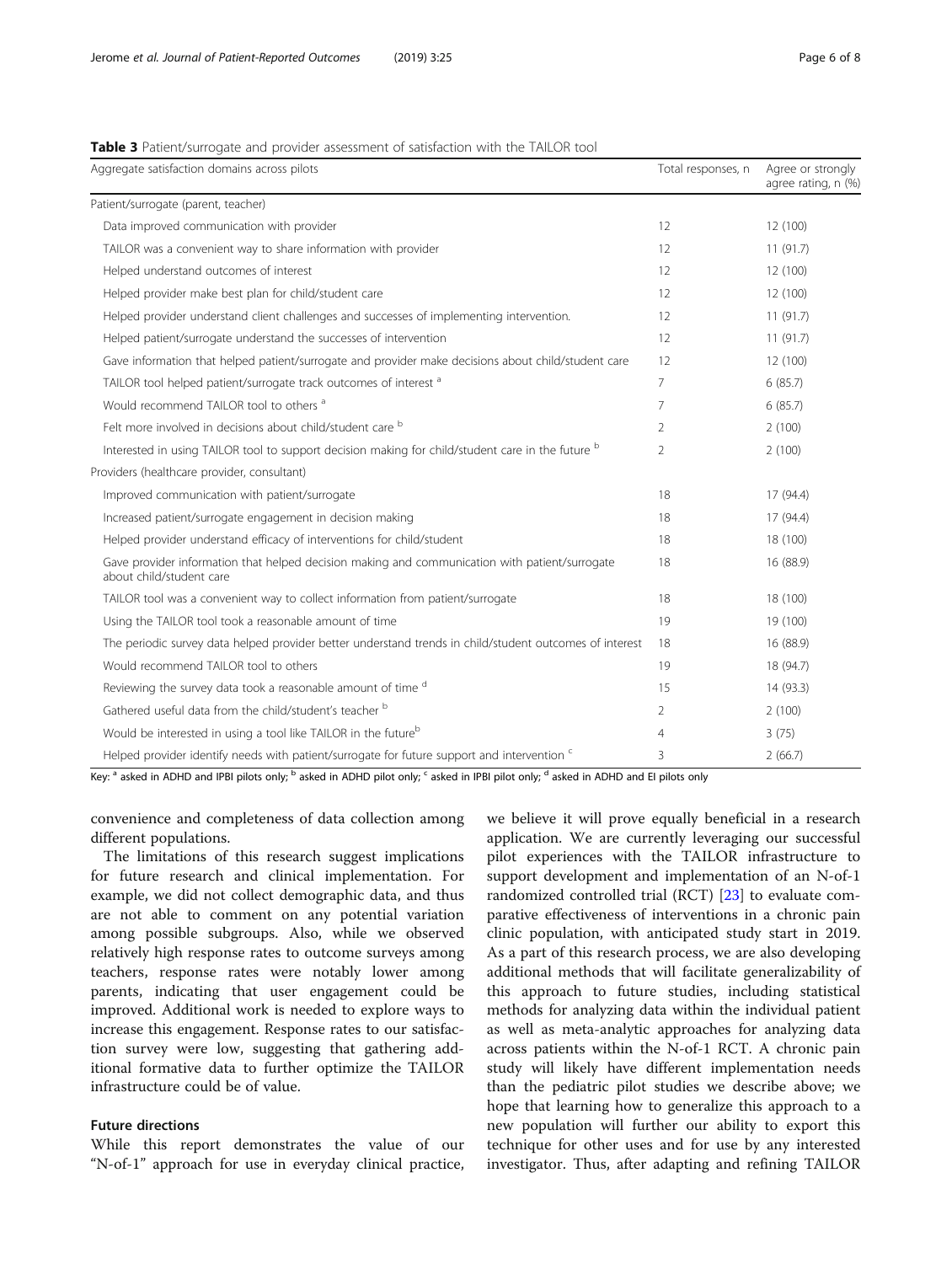<span id="page-6-0"></span>further, we hope to disseminate this infrastructure to facilitate N-of-1 studies and the collection of patient-reported outcomes. Our future aim is to make N-of-1 research protocols easy to implement within a range of clinical settings and to further strengthen our collective capacity to explore personalized medicine hypotheses.

## Conclusions

These pilot experiences show the utility of the TAILOR approach for supporting collection and incorporation of patient-reported outcomes into the care of individuals with chronic conditions. The growing recognition of the importance of patient-reported outcomes and emergence of technologies to support convenient data collection provide excellent support for the advancement of N-of-1 methods for personalized patient care [[24](#page-7-0), [25](#page-7-0)].

#### Abbreviations

ADHD: Attention deficit hyperactivity disorder; EHR: Electronic health record; EI: Early Intervention; IPBI: Intensive Partnership for Behavioral Intervention; REDCap: Research electronic data capture; TAILOR: Treatment Assessments in the Individual Leading to Optimal Regimens

#### Acknowledgments

The authors express their appreciation to our pilot collaborators, including Dr. Rosemary Hunter and the residents of Vanderbilt Children's Hospital Primary Care Clinic and our Vanderbilt Treatment and Research Institute for Autism Spectrum Disorders (TRIAD) colleagues. We also thank Meredith O'Brien and Nancy Kennedy for their aid in preparing the manuscript for publication.

An earlier subset of TAILOR results was presented as a poster (Roane JT, Jerome R, Juárez P, Loring W, Stainbrook AJ. Feasibility pilot of web-based surveys to enhance monitoring of behavior change patterns. Poster presented at Tennessee Applied Behavior Analysis Meeting (Nashville, TN), October 26-28, 2017).

#### Funding

The project described was supported by CTSA award No. UL1 TR002243 from the National Center for Advancing Translational Sciences. Its contents are solely the responsibility of the authors and do not necessarily represent official views of the National Center for Advancing Translational Sciences or the National Institutes of Health.

#### Availability of data and materials

The datasets used and/or analyzed during the current study are available from the corresponding author on reasonable request.

#### Authors' contributions

RNJ contributed to the concept and design of TAILOR, analysis and interpretation of data, and drafting and revising the work. JMP contributed to the concept and design of TAILOR, interpretation of data, and drafting the work. TLE participated in the concept and design of TAILOR, interpretation of data, and revising the work for critical intellectual content. ABD contributed to the design of TAILOR, acquisition and analysis of data, and drafting the work. DC contributed to the acquisition, analysis and interpretation of data and drafting and revising the work. SLV contributed to the concept and design of TAILOR, interpretation of data, and revising the work for critical content. GB contributed to the conception and design of the program and revising the work for critical intellectual content. PH contributed to the concept and design of the program, interpretation of data, and revision of the work for critical content. All authors read and approved the final manuscript.

#### Ethics approval and consent to participate

The Vanderbilt Institutional Review Board (IRB project #151906) reviewed this quality improvement project and determined the project does not qualify as "research" per 45 CFR §46.102(d).

#### Consent for publication

Not applicable.

#### Competing interests

The authors declare that they have no competing interests.

#### Publisher's Note

Springer Nature remains neutral with regard to jurisdictional claims in published maps and institutional affiliations.

#### Author details

<sup>1</sup>Vanderbilt Institute for Clinical and Translational Research, 2525 West End Avenue, Suite 600, Nashville, Tennessee 37203, USA. <sup>2</sup>Departments of Pediatrics and Medicine, Vanderbilt University Medical Center, 2200 Children's Way, 8232 Doctors' Office Tower, Nashville, TN 37232, USA.

## Received: 16 November 2018 Accepted: 16 April 2019 Published online: 29 April 2019

#### References

- 1. Global Burden of Disease Study 2013 Collaborators. (2015). Global, regional, and national incidence, prevalence, and years lived with disability for 301 acute and chronic diseases and injuries in 188 countries, 1990–2013: a systematic analysis for the Global Burden of Disease Study 2013. Lancet, 386(9995), 743–800 PMCID: PMC4561509.
- 2. Gabler, N. B., Duan, N., Vohra, S., & Kravitz, R. L. (2011). N-of-1 trials in the medical literature: A systematic review. Med Care, 49(8), 761–768.
- 3. Scuffham, P. A., Nikles, J., Mitchell, G. K., Yelland, M. J., Vine, N., Poulos, C. J., Pillans, P. I., Bashford, G., del Mar, C., Schluter, P. J., & Glasziou, P. (2010). Using N-of-1 trials to improve patient management and save costs. J Gen Intern Med, 25(9), 906–913 PMCID: PMC2917656.
- 4. Mitchell, G. K., Hardy, J. R., Nikles, C. J., Carmont, S.-A. S., Senior, H. E., Schluter, P. J., Good, P., & Currow, D. C. (2015). The effect of methylphenidate on fatigue in advanced cancer: An aggregated N-of-1 trial. J Pain Symptom Manag PMID: 25896104.
- 5. Dang, M. T., Warrington, D., Tung, T., Baker, D., & Pan, R. J. (2007). A schoolbased approach to early identification and Management of Students with ADHD. J Sch Nurs, 23(1), 2–12.
- 6. Adams, R. C., Tapia, C., & Disabilities TC on CW. (2013). Early intervention, IDEA part C services, and the medical home: Collaboration for best practice and best outcomes. Pediatrics., 132(4), e1073–e1088 PMID: 24082001.
- 7. Fiks, A. G., Hughes, C. C., Gafen, A., Guevara, J. P., & Barg, F. K. (2011). Contrasting parents' and pediatricians' perspectives on shared decisionmaking in ADHD. Pediatrics., 127(1), e188–e196 PMCID: PMC3010085.
- 8. Bates, D. W., & Bitton, A. (2010). The future of health information technology in the patient-centered medical home. Health Aff, 29(4), 614–621.
- 9. Disabilities C on CW. (2005). Care coordination in the medical home: Integrating health and related systems of care for children with special health care needs. Pediatrics., 116(5), 1238–1244 PMID: 16264016.
- 10. Capko, J. (2014). The patient-centered movement. J Med Pract Manage, 29(4), 238–242 PMID: 24696963.
- 11. Irizarry, T., Dabbs, A. D., & Curran, C. R. (2015). Patient portals and patient engagement: A state of the science review. J Med Internet Res, 17(6), e148.
- 12. Gerardi, C., Roberto, A., Colombo, C., & Banzi, R. (2016). Patient-reported outcomes: Nothing without engagement. Acta Oncol, 55(12), 1494–1495 PMID: 27553172.
- 13. Forsberg, H. H., Nelson, E. C., Reid, R., Grossman, D., Mastanduno, M. P., Weiss, L. T., Fisher, E. S., & Weinstein, J. N. (2015). Using patient-reported outcomes in routine practice: Three novel use cases and implications. J Ambul Care Manage, 38(2), 188–195 PMID: 25748267.
- 14. Haywood, K. L., Staniszewska, S., & Chapman, S. (2012). Quality and acceptability of patient-reported outcome measures used in chronic fatigue syndrome/myalgic encephalomyelitis (CFS/ME): A systematic review. Qual Life Res, 21(1), 35–52.